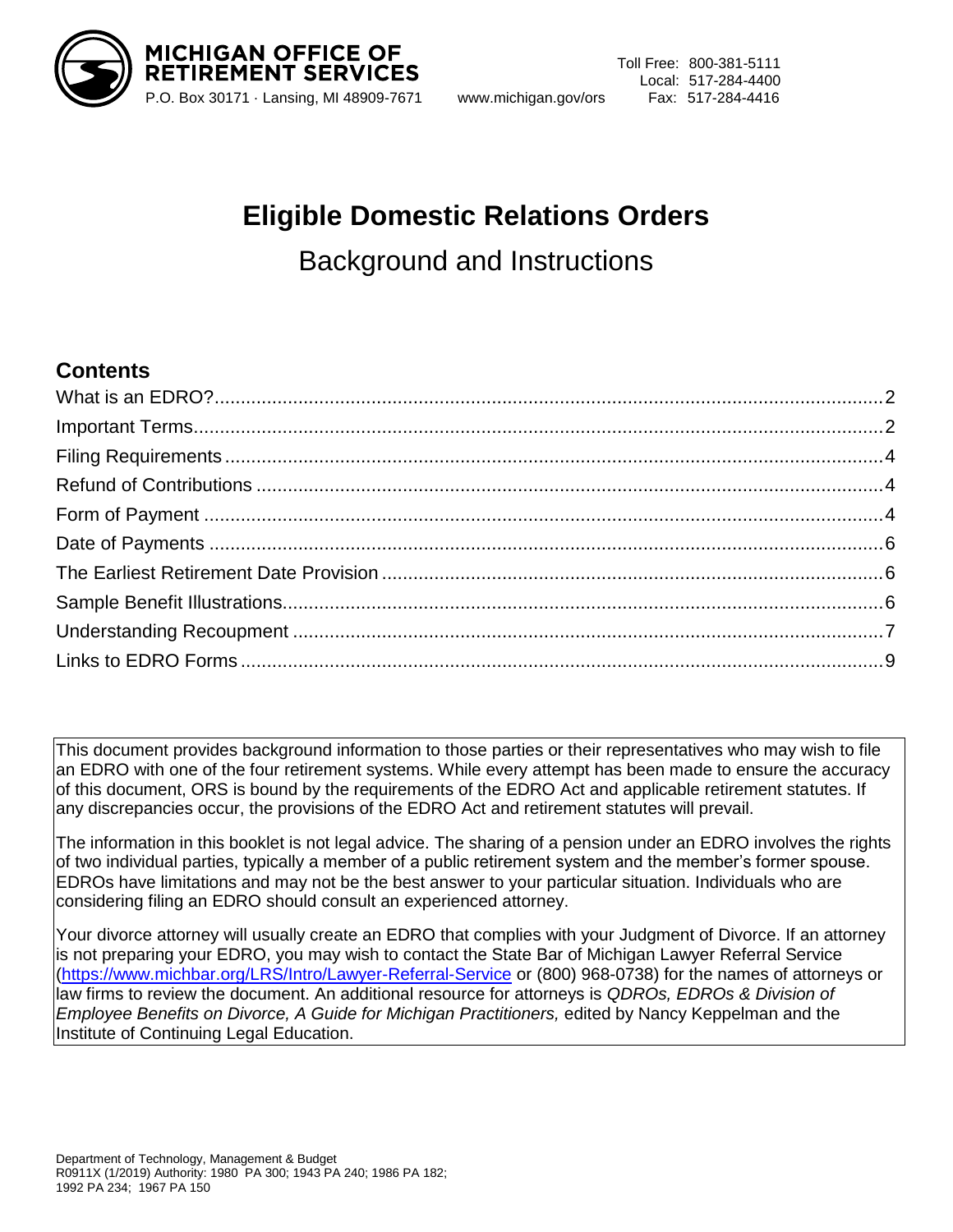# <span id="page-1-0"></span>**What is an EDRO?**

When a retirement system member divorces and the parties agree that the pension will be divided, an Eligible Domestic Relations Order (EDRO) must be filed with the retirement system. An EDRO is a specific type of court order that covers *active* members of a public retirement system to provide directions for how to divide the pension at time of retirement. A judgment of divorce by itself is not sufficient; an EDRO must be filed with the retirement system. The best way to ensure a proper EDRO is to use the online EDRO. See Filing Requirements for details.

The Michigan Office of Retirement Services (ORS) implements EDROs under these four public retirement systems:

Michigan Judges Retirement System Michigan Public School Employees Retirement System Michigan State Employees' Retirement System Michigan State Police Retirement System

Each EDRO must meet the requirements of both the EDRO Act (MCL 38.1701, *et seq)* and the applicable retirement statute before it can be implemented. It is necessary to ensure that the pension system fulfills the statutory requirement to not pay more in retirement benefits to the Alternate Payee and the Participant combined than it would have paid to just the Participant had there not been an EDRO. ORS uses a professional actuary to determine the values that will be paid based on the EDRO.

The EDRO Act does not apply to retired members who are already receiving a pension administered by ORS. It applies only to members who are not yet in receipt of a pension check. This includes active and deferred members. The EDRO must be filed before the member's retirement effective date. If a retiree wishes to divide a pension due to a divorce, the proper court order is a Domestic Relations Order. Refer to the ORS publication *Domestic Relations Order (R0323X)* located on our website. The EDRO Act also does not apply to retirement savings through a 401(k), 457 Plan, or other employer-sponsored investment program. For those programs, contact the Plan Administrator directly.

# <span id="page-1-1"></span>**Important Terms**

**Alternate Payee:** A former spouse, child, or dependent of a Participant who is named in an EDRO, or a spouse of a Participant under a judgment of separate maintenance. In a court order, the Alternate Payee can be either the plaintiff or the defendant.

**Assigned Value:** The value of the Participant's pension assigned to the Alternate Payee. This is calculated using the dates specified in the EDRO and the final average compensation that would apply if the member terminated employment/retired on the end date specified in the EDRO (the shared portion) and multiplying the result by the percentage of pension awarded to the Alternate Payee in the EDRO. This is not necessarily the amount the Alternate Payee will receive nor the amount by which the Participant's retirement will be reduced. At the time the Alternate Payee applies to begin receiving benefits, this value is used by the actuary to determine the amount of the Alternate Payee's monthly payment.

**Earliest Retirement Date:** The earliest date that a Participant meets all eligibility requirements for retirement under the applicable retirement system, but *continues in employment*.

**Eligible Domestic Relations Order (EDRO)**: A court order that divides retirement benefits in a state or local government retirement plan and meets the specific requirements of the EDRO Act.

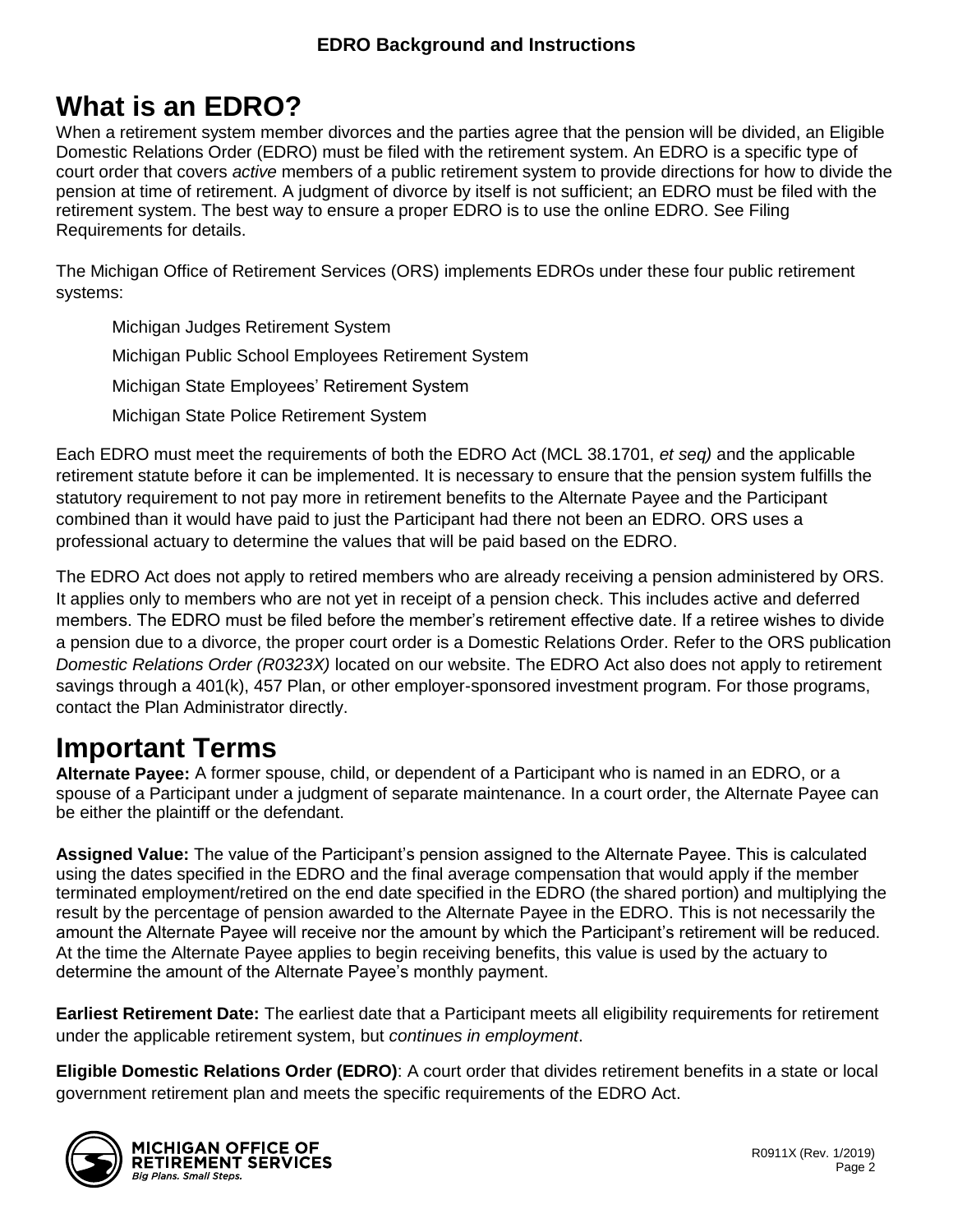**Participant:** A member or former member of the retirement system. In a court order, the Participant can be either the plaintiff or the defendant.

**Post-Retirement Increases**: Any increase to a retirement allowance payable to a Participant. Some retirement systems administered by ORS pay post-retirement increases. These increases are either guaranteed or nonguaranteed. Examples of guaranteed increases include the annual increase provided under the State Employees' and State Police Retirement Systems, and under the Member Investment Plan for Public School Employees' Retirement System members. Non-guaranteed increases include extra pension payments that might be issued due to investment performance.

Post-retirement increases (either a percent or a dollar amount) are included in the division of the pension unless they are specifically excluded. The online EDRO has a box to check if you wish to *exclude* the increase.

**Recoupment**: The amount that is subtracted from the Participant's total monthly pension payment to fund the portion of the pension assigned to the Alternate Payee. Recoupment is especially important in cases where both the following occur:

- The Alternate Payee begins receiving payments under the earliest retirement date provision in the EDRO; *and*
- The Participant continues to work past age 60.

See Understanding Recoupment to understand the financial effect on the Participant's pension payments.

**Shared Portion**: The amount of pension value that will be shared between the Participant and the Alternate Payee. For example, a Participant may have 35 years of service credit, but only the first 12 years of value was specified in the EDRO to be shared by the parties. ORS determines how much service credit was earned during the period specified by the EDRO and the final average compensation for that same period. Using these numbers, ORS calculates the value of the pension for those 12 years only. The shared portion of the pension is used to calculate the assigned value.

**Survivor Benefits:** There are two kinds of survivor benefits payable under the retirement systems: pre- and post-retirement survivor benefits.

#### *Pre-Retirement Survivor Benefits*

This provision guarantees the Alternate Payee a portion of any pre-retirement surviving spouse benefit payable under the applicable retirement statute if the Participant dies while in active employment and before the Alternate Payee begins to receive payment. Once the Alternate Payee begins receiving payments, she/he is not entitled to a pre-retirement survivor benefit.

If this provision is not included and the Participant predeceases the Alternate Payee's payments begin, the Alternate Payee receives nothing under the terms of the EDRO.

If the benefit specified for the Alternate Payee is less than the entire amount payable to a survivor, the retirement system will pay the remaining portion of the survivor benefit to the Participant's eligible beneficiary. If the Participant is not married at the time of death, the system will pay the remaining portion of the survivor benefit to the eligible beneficiary as determined by law.

#### *Post-Retirement Survivor Benefits*

The EDRO may provide for payment to the Alternate Payee in the form of a joint survivor benefit. A joint survivor benefit can be paid only when the Participant and Alternate Payee begin receiving payments at the same time. The State Police Retirement System does not provide for a joint survivor option for members hired before July 1, 2006. See Forms of Payment for details.

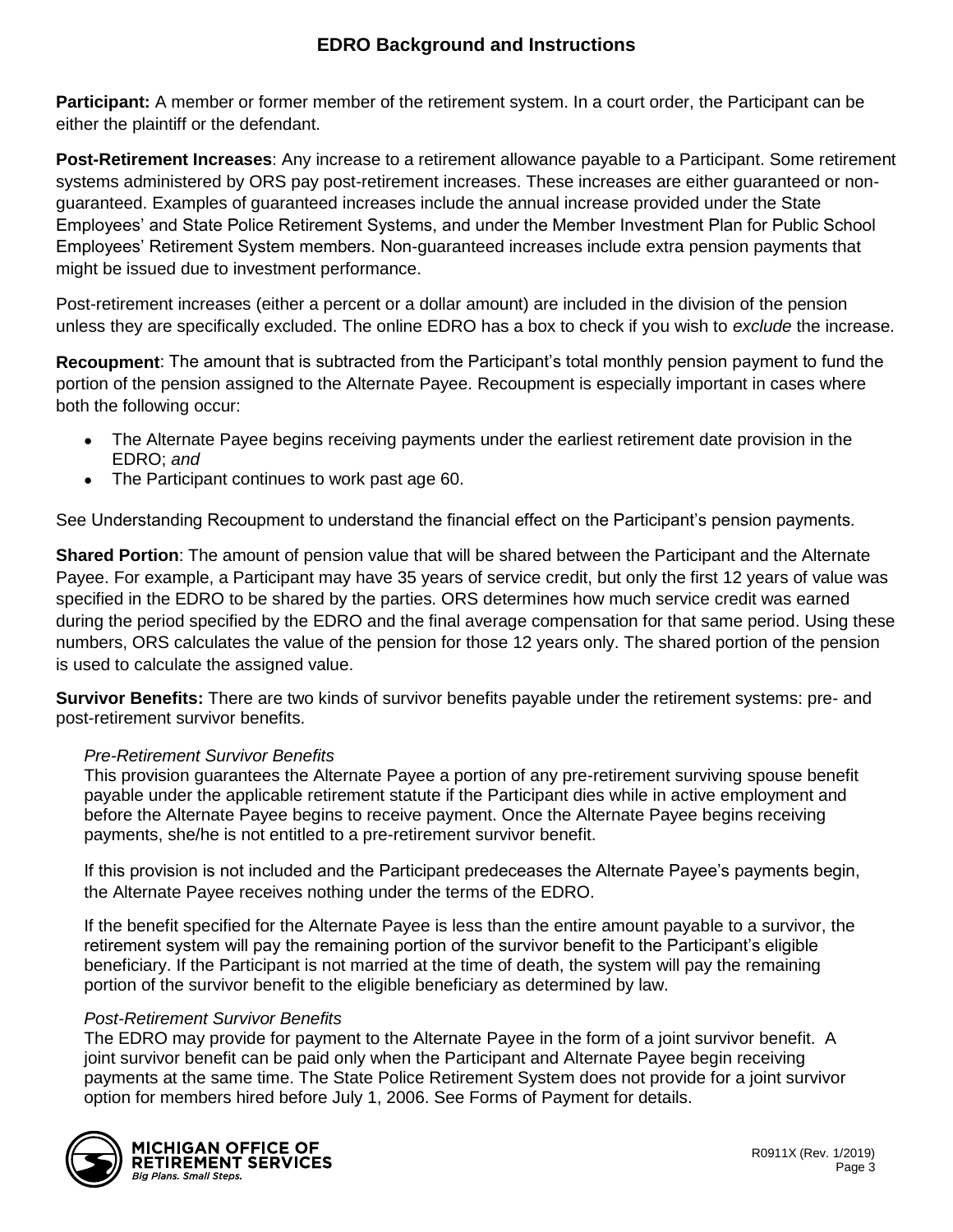# <span id="page-3-0"></span>**Filing Requirements**

A valid EDRO is one that is signed by a judge, stamped a true copy, and filed with the retirement system before the Participant's retirement effective date. Once the Participant has retired, a *Domestic Relations Order (R0323X)* is required instead. Please see the Forms and Publications section of our website for the online form for post-retirement divorces. An EDRO filed after the Participant's death cannot be accepted by ORS.

ORS has developed the online EDRO to reduce errors and allow our customers to create EDROs that can be administered under the retirement statutes. This interactive PDF prevents errors by not allowing contradicting selections, by prefilling information, preventing typographical errors, and by offering pop-up help screens. *This is the preferred document to file with the Office of Retirement Services.* It is the fastest, most efficient way to complete your filing. Complete it online, print it, then take the printed copy to the court for the judge's signature.

The online EDRO includes an attachment containing the parties' social security numbers that should not be filed with the court but is required by statute to be filed with the retirement system. This attachment allows the retirement system to identify the Participant's account and to accurately set up a new account for the Alternate Payee. Be sure to include it when you forward the signed EDRO to ORS.

If for any reason you are unable to use the online EDRO and must create your own to fulfill the terms of your divorce settlement, the retirement system will determine whether your EDRO is valid. These require closer review, take longer to process, and will be returned for corrections, if any. If the retirement system determines that an EDRO is not valid, the retirement system will reject the order and notify the Participant and the Alternate Payee of the reasons why the order is legally non-compliant. It is the responsibility of the Participant and the Alternate Payee to obtain an amended order that meets the requirements of the EDRO Act and file the amended order with the retirement system before the Participant's retirement effective date. The retirement system cannot accept amended orders filed after the Participant's retirement effective date. In the rare situation where a unique EDRO must be drafted (in lieu of the online EDRO), the retirement system will review a draft EDRO to verify compliance before the order is presented in court.

# <span id="page-3-1"></span>**Refund of Contributions**

ORS cannot refund member contributions to a Participant if such a refund would affect the benefits to an Alternate Payee under an EDRO. When an EDRO is on file and the parties later decide that they want to receive a refund of contributions, they must file an amended EDRO that vacates the original order and specifies the portion of the refund payable to the Alternate Payee.

# <span id="page-3-2"></span>**Form of Payment**

The Alternate Payee may receive payments based on one of the following:

**Single life annuity based on the Alternate Payee's lifetime.** This provides the Alternate Payee with a lifetime monthly payment *based on the Alternate Payee's life expectancy.* Payments begin when the Participant retires, unless the EDRO contains the earliest retirement eligibility date provision and the Alternate Payee applies for payments to begin before the Participant retires. Payments stop at the Alternate Payee's death. Because this is an annuity, the reduction to the Participant's pension is permanent once the Alternate Payee begins receiving payments. If the Alternate Payee dies after payments begin, the Participant's benefit will not increase by the value of the Alternate Payee's benefit.

If the EDRO contains the earliest retirement eligibility date provision and the Alternate Payee applies for payments to begin before the Participant retires, the Alternate Payee *must* receive payment in the form of a



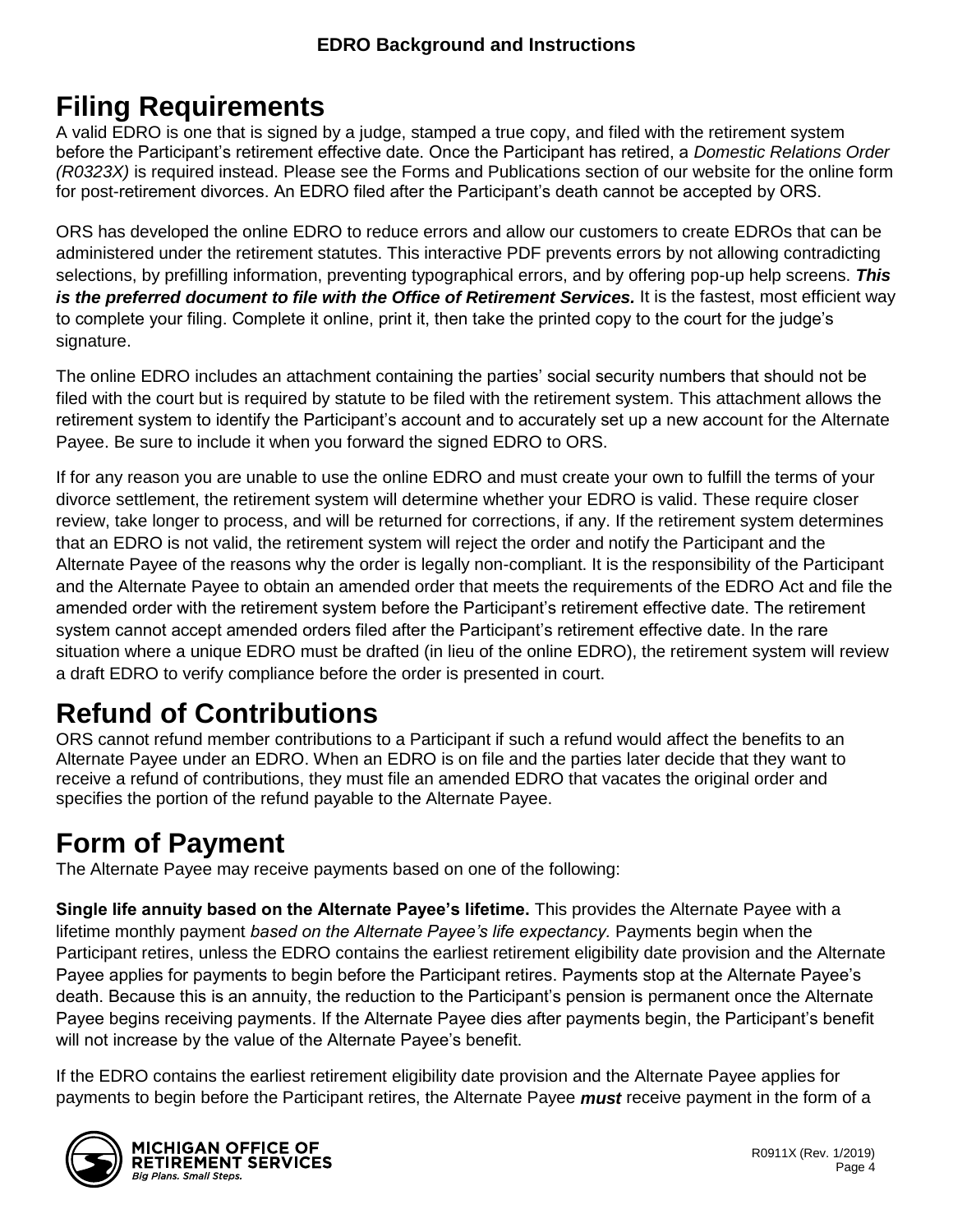single life annuity payable over the Alternate Payee's lifetime. The Alternate Payee will not be eligible to receive an additional survivor benefit or any benefit increase upon the Participant's death.

**Single life annuity based on the Participant's lifetime.** This payment provides the Alternate Payee with a monthly payment *based on the Participant's life expectancy.* Payments begin when the Participant retires and stop at the Participant's death. If the Alternate Payee predeceases the Participant, all benefits payable to the Alternate Payee revert to the Participant.

**Joint Survivor Option.** This payment option is *available only when the Alternate Payee and the Participant begin receiving payments at the same time.* The total shared portion is reduced by an option factor in order to provide monthly payments throughout the lives of both the Alternate Payee and the Participant. The amount of this reduction will depend on the option selected, and on the Alternate Payee and the Participant's ages at the time the benefit becomes payable. **Note**: To select the joint survivor option the pension division must be made under Option 6 (a) of the value assignment. Option 6 (b) will not be permitted.

When a joint survivor option is selected, the EDRO must specify the percentage of the shared pension the Alternate Payee is to receive while both parties are alive. This percentage does not have to be the same percentage as the joint survivor option.

If the Participant predeceases the Alternate Payee, payments continue until the Alternate Payee's death, but the payment amount will be based on the joint survivor option and may be different from the amount paid before the Participant died.

| <b>Example</b> | If the Alternate Payee receives 50 percent of the shared portion of the pension under<br>the terms of the EDRO, and the parties select a 50 percent joint survivor option at the<br>time of the Participant's retirement, payments to the Alternate Payee will stay the<br>same if the Participant predeceases the Alternate Payee. |
|----------------|-------------------------------------------------------------------------------------------------------------------------------------------------------------------------------------------------------------------------------------------------------------------------------------------------------------------------------------|
|----------------|-------------------------------------------------------------------------------------------------------------------------------------------------------------------------------------------------------------------------------------------------------------------------------------------------------------------------------------|

|                | If the Alternate Payee is assigned 60 percent of the shared portion and the parties        |
|----------------|--------------------------------------------------------------------------------------------|
| <b>Example</b> | select a 50 percent joint survivor option at the time of the Participant's retirement, and |
| $\mathbf{2}$   | the Participant predeceases the Alternate Payee, payments to the Alternate Payee will      |
|                | decrease. Similarly, if the assignment is 40 percent of the shared portion, at the         |
|                | Participant's death, payments to the Alternate Payee will increase.                        |

With a joint survivor option, if the Alternate Payee predeceases the Participant, the Participant's payment will increase to the straight-life value. The following shows which joint survivor option(s), if any, are available under each retirement system.

#### **Public School Employees Retirement System and State Employees' Retirement System**

- **100 percent Option**. Once payments begin, if the Participant dies, the Alternate Payee will receive the value of 100 percent of the shared portion of the pension.
- **75 percent Option**. Once payment begins, if the Participant dies, the Alternate Payee will receive the value of 75 percent of the shared portion of the pension.
- **50 percent Option.** Once payment begins, if the Participant dies, the Alternate Payee will receive the value of 50 percent of the shared portion of the pension.

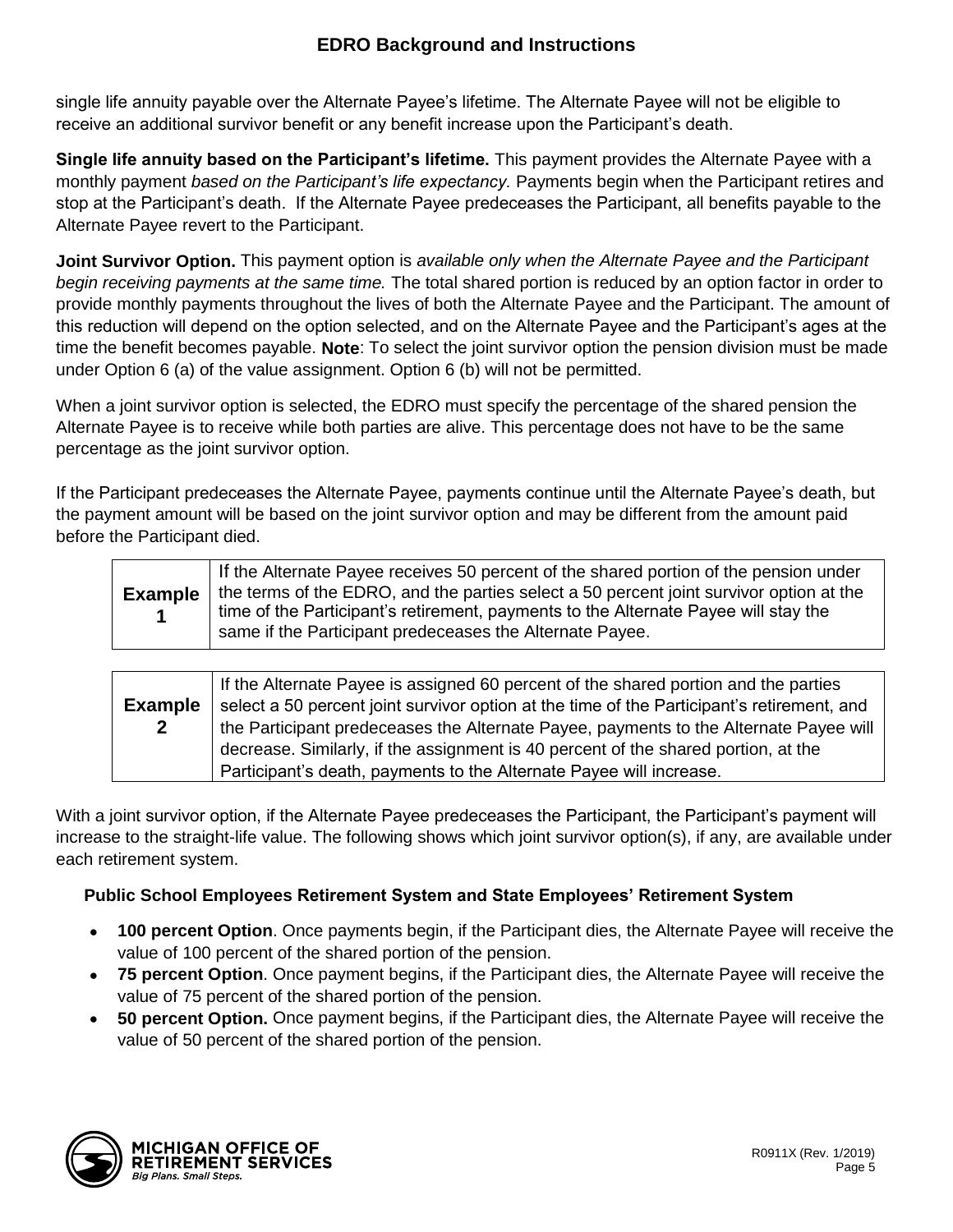#### **Judges Retirement System**

• **50 percent Option.** Once payment begins, if the Participant dies, the Alternate Payee will receive the value of 50 percent of the shared portion of the pension.

#### **State Police Retirement System**

• Does not provide a joint survivor option for members hired before July 1, 2006.

## <span id="page-5-0"></span>**Date of Payments**

Alternate Payees must begin receiving payments on the Participant's retirement effective date. Payment may begin earlier if the EDRO includes an *earliest retirement date* provision. Upon receiving the Participant's application for retirement, the retirement system will notify the Alternate Payee that the Participant is retiring and will provide the needed information for starting payments.

# <span id="page-5-1"></span>**The Earliest Retirement Date Provision**

If the EDRO includes the *earliest retirement date* provision, the Alternate Payee may elect to receive payments on or after the earliest date that the Participant would be eligible to retire, but before the Participant actually retires. If the Alternate Payee chooses to begin payments before the Participant retires, the payment will be made in the form of a single life annuity based on the Alternate Payee's lifetime (see Forms of Payment for details). The Alternate Payee must file an application with the retirement system to begin receiving payment. Payments will begin the month following the date the retirement system receives a completed application.

*Note:* If the Alternate Payee begins receiving payments before the Participant retires under the earliest retirement date provision **and** the Participant works past age 60, the Participant's pension amount will be reduced further. Read Understanding Recoupment for details.

# <span id="page-5-2"></span>**Sample Benefit Illustrations**

ORS often receives questions about how payments for either party are calculated. To help you understand this, we have provided the following examples. When reviewing the examples, it is important to know that an EDRO cannot require the retirement system to pay more money in total to both parties than the Participant is entitled to over his/her lifetime (projected by an actuary). This means that if a portion of the Participant's pension is paid to an Alternate Payee, the actuarial value of both benefits – the portion payable to the Participant plus the portion payable to the Alternate Payee – must equal the original actuarial value of the Participant's pension. Because of this, the monthly benefit actually paid to the Alternate Payee may be different than the amount by which the Participant's pension is reduced. This is typically due to the differences in the parties' life expectancies.

| <b>Example</b><br>3 | • Participant is age 60; Alternate Payee is age 55.<br>• Payments begin when the Participant retires.<br>• The Alternate Payee chooses a single life annuity for his or her lifetime.<br>• The EDRO assigns 50 percent of the Participant's \$1,000 benefit to the Alternate<br>Pavee. |
|---------------------|----------------------------------------------------------------------------------------------------------------------------------------------------------------------------------------------------------------------------------------------------------------------------------------|
|---------------------|----------------------------------------------------------------------------------------------------------------------------------------------------------------------------------------------------------------------------------------------------------------------------------------|

In this example, the Alternate Payee is younger than the Participant and has a longer life expectancy, so the total value of the benefit will be spread over more years. This means that the actual amount paid per month will be less than \$500, perhaps \$450.

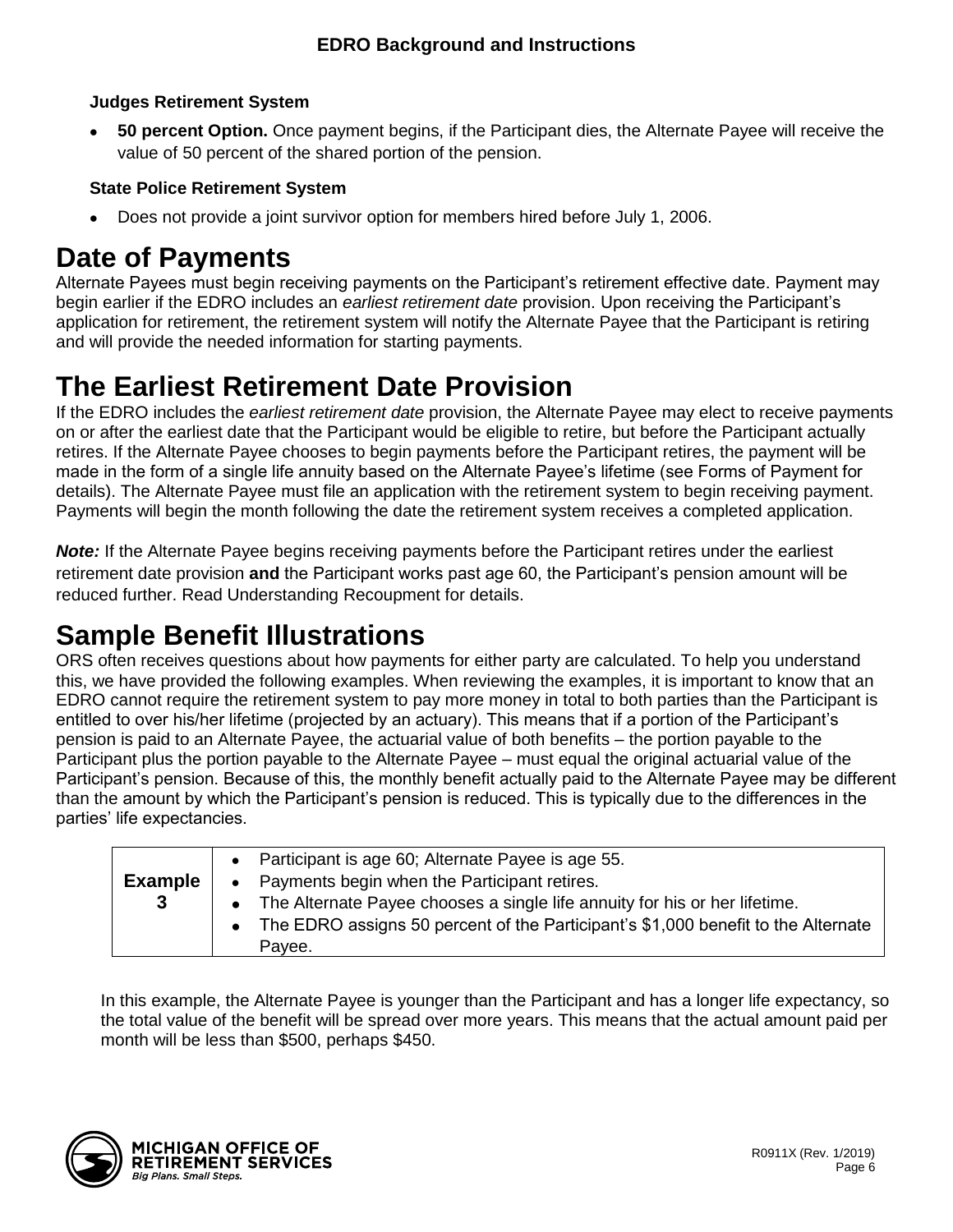*It is very common for the actual monthly amount to be less than the value assigned by the EDRO.* If the Alternate Payee is younger than the Participant and they begin receiving benefits at the same time**,** then the actual monthly amount will always be less than the amount assigned by the EDRO.

| <b>Example</b> | Participant is age 60; Alternate Payee is age 65.<br>Payments begin when the Participant retires.<br>$\bullet$ |
|----------------|----------------------------------------------------------------------------------------------------------------|
| 4              | The Alternate Payee chooses a single life annuity for his or her lifetime.                                     |
|                | The EDRO assigns 50 percent of the Participant's \$1,000 benefit to the Alternate                              |
|                | Payee, so the Alternate Payee expects to receive \$500 per month.                                              |

In this example, the Alternate Payee is older than the Participant and has a shorter life expectancy, so the total value of the benefit will be spread over fewer years. This means that the actual amount paid per month will be more than \$500, perhaps \$550. *If the Alternate Payee is older than the Participant and they begin receiving benefits at the same time, then the actual monthly amount will always be more than the amount assigned by the EDRO.*

|                     | When the Alternate Payee Applies Under the Earliest Retirement Date Provision                                                                                                                                                                                                                                    |
|---------------------|------------------------------------------------------------------------------------------------------------------------------------------------------------------------------------------------------------------------------------------------------------------------------------------------------------------|
| <b>Example</b><br>5 | Value of the Participant's pension assigned to the Alternate Payee $= $600$ per<br>$\bullet$<br>month.<br>The Alternate Payee begins payments on the earliest retirement eligibility date.<br>$\bullet$<br>The Alternate Payee (a woman) is 54 years old when she applies for payments<br>$\bullet$<br>to begin. |
|                     | The actuarial life expectancy for men is age 84; for women, age 86. Benefits are<br>$\bullet$                                                                                                                                                                                                                    |
|                     | projected based on the Participant retiring at age 60.                                                                                                                                                                                                                                                           |

The total lifetime value of the Alternate Payee's portion of the pension is \$172,800. This calculation is based on the Participant's life expectancy as follows:

**(\$600 x 12 months) x (Age 84 – Age 60) = \$7,200 x 24 years = \$172,800**

Since she begins payments at age 54 and is expected to live until age 86, this total amount needs to be paid over her expected lifetime as follows:

### **\$172,800 (Age 86 – Age 54) = \$172,800 ÷ 32 years = \$5,400 ÷12 months = \$450 per month**

In this situation, because the Alternate Payee is starting payments at such a young age, she will receive \$450 per month instead of the assigned value of \$600 per month.

To continue this example, if three years later the Participant retires at age 57 instead of age 60 (the Alternate Payee is now age 57), the retirement system will recalculate the Alternate Payee's payments because the total lifetime value of the pension is higher and the remaining number of years it will be paid over will be less:

**(\$600 x 12 months) x (Age 84 – Age 57) = \$7,200 x 27 years = \$194,400 minus (\$450 x 36 = \$16, 200) benefit paid to AP as of member's retirement = \$178,200 remaining for AP's lifetime \$178,200 ÷ (Age 86 – Age 54) = \$178,200 ÷ 29 years = \$6,144.83 ÷ 12 months = \$512.07 per month**

## <span id="page-6-0"></span>**Understanding Recoupment**

When an EDRO assigns a portion of a pension to an Alternate Payee under an annuity for the lifetime of the Alternate Payee, the amount that is subtracted from the Participant's pension to fund the Alternate Payee's payment is called *recoupment.* The recoupment amount depends on the age of the parties when they begin



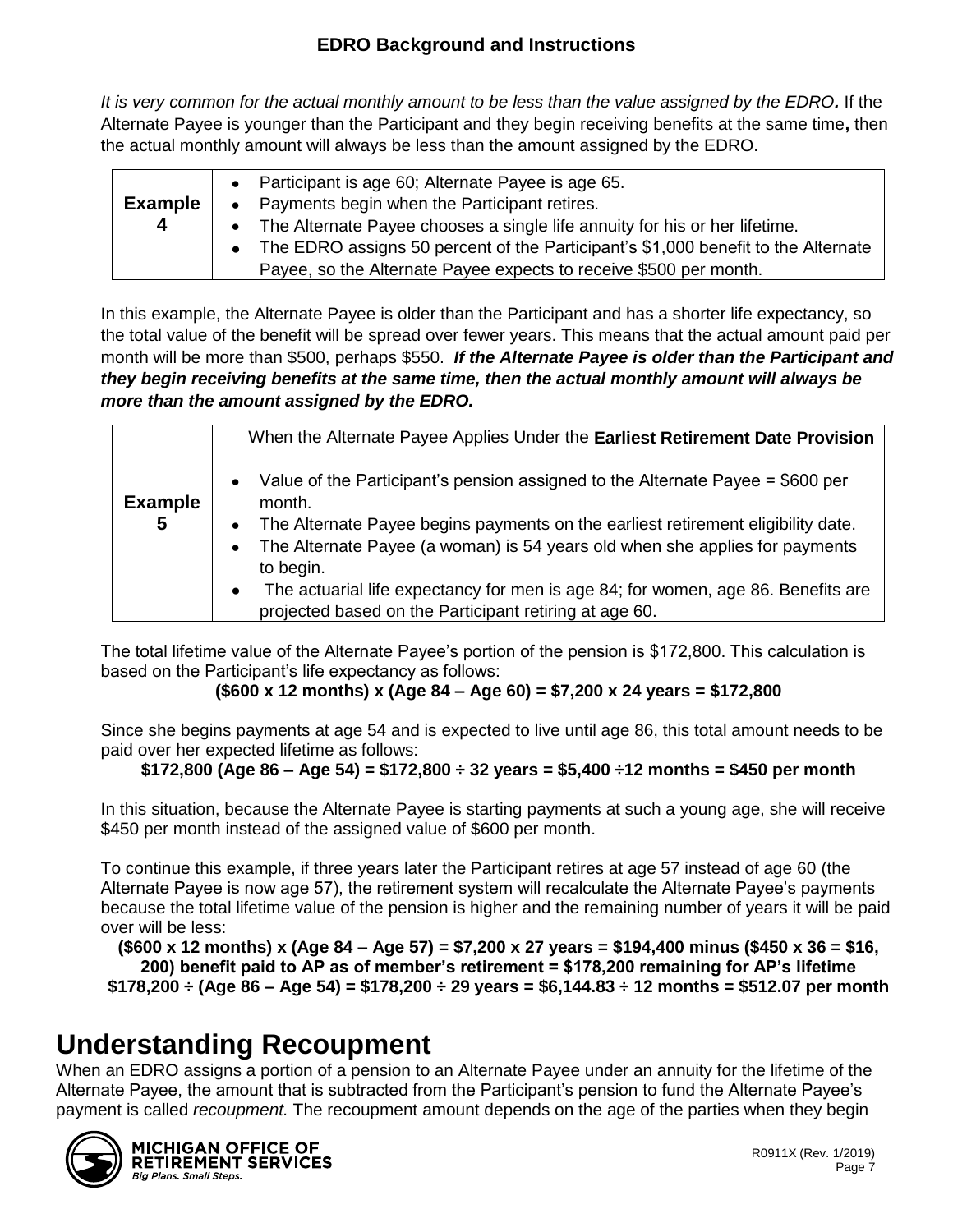drawing benefits. The reduction in the Participant's pension is *permanent.* This means that once the Alternate Payee begins receiving payments, the recoupment is in effect for the life of the Participant, regardless of when the Alternate Payee dies.

Here are three typical recoupment scenarios.

**Scenario 1:** The Participant and the Alternate Payee retire at the same time.

In this scenario, the recoupment amount will be the same as the portion of the Participant's monthly benefit that is assigned to the Alternate Payee. For example, if \$500 of the Participant's \$1,000 accrued monthly benefit is assigned to an Alternate Payee and they begin drawing benefits at the same time, then the recoupment from the Participant will be \$500.

**Scenario 2:** The Alternate Payee applies under the earliest retirement date provision (i.e., *before* the Participant retires).

In this scenario, the recoupment amount will be the same as the portion of the Participant's monthly benefit that is assigned to the Alternate Payee *if the Participant retires by age 60*.

**Scenario 3**: The Alternate Payee applies under the earliest retirement date provision and the Participant retires *after* age 60.

In this scenario, the total benefit paid to the Participant over his/her lifetime is less than what was originally projected (remember, we assume a retirement age of 60). In this case, the reduction to the Participant's pension starts later and is for a shorter period of time so the recoupment is higher. This does not affect the amount the Alternate Payee receives; but it does mean that the Participant's retirement will be reduced by more than was originally projected. Participants who continue to work past 60 will have an increase in the recoupment amount for each year worked until age 65 when the recoupment amount is frozen. By age 65, you can expect the recoupment to be 50 percent higher than the amount assigned to the Alternate Payee under the terms of the EDRO.

Here is a detailed calculation using the same information used for Example 5. It shows how the Participant's pension is affected if they choose to work beyond age 60 and the Alternate Payee begins receiving benefits under the earliest eligibility provision of Example 3.

- Value of the Participant's pension assigned to the Alternate Payee  $= $600$  per month.
- The Participant (a man) retires at age 63 with an actuarial life expectancy of 84.
- The Alternate Payee (a woman) begins payments on the earliest retirement eligibility date when she is 54 years old with an actuarial life expectancy of 86.

The total lifetime value of the Participant's pension is \$432,000 as follows: **(\$1,500 x 12 months) x (Age 84 – Age 60) = \$18,000 x 24 years = \$432,000**

Amount needed from the Participant to fund the Alternate Payee's payments is \$172,800 as follows: **(\$600 x 12 months) x 24 years = \$172,800**

Since the Participant retired at age 63 instead of 60, the Participant only has 21 years to cover the costs of the Alternate Payee's payments rather than the 24 projected by the actuary when the Alternate Payee applied for benefits:

**\$172,800 ÷ 21 years = \$8,228.57 per year \$8,228.57 ÷ 12 months = \$685.71 per month**